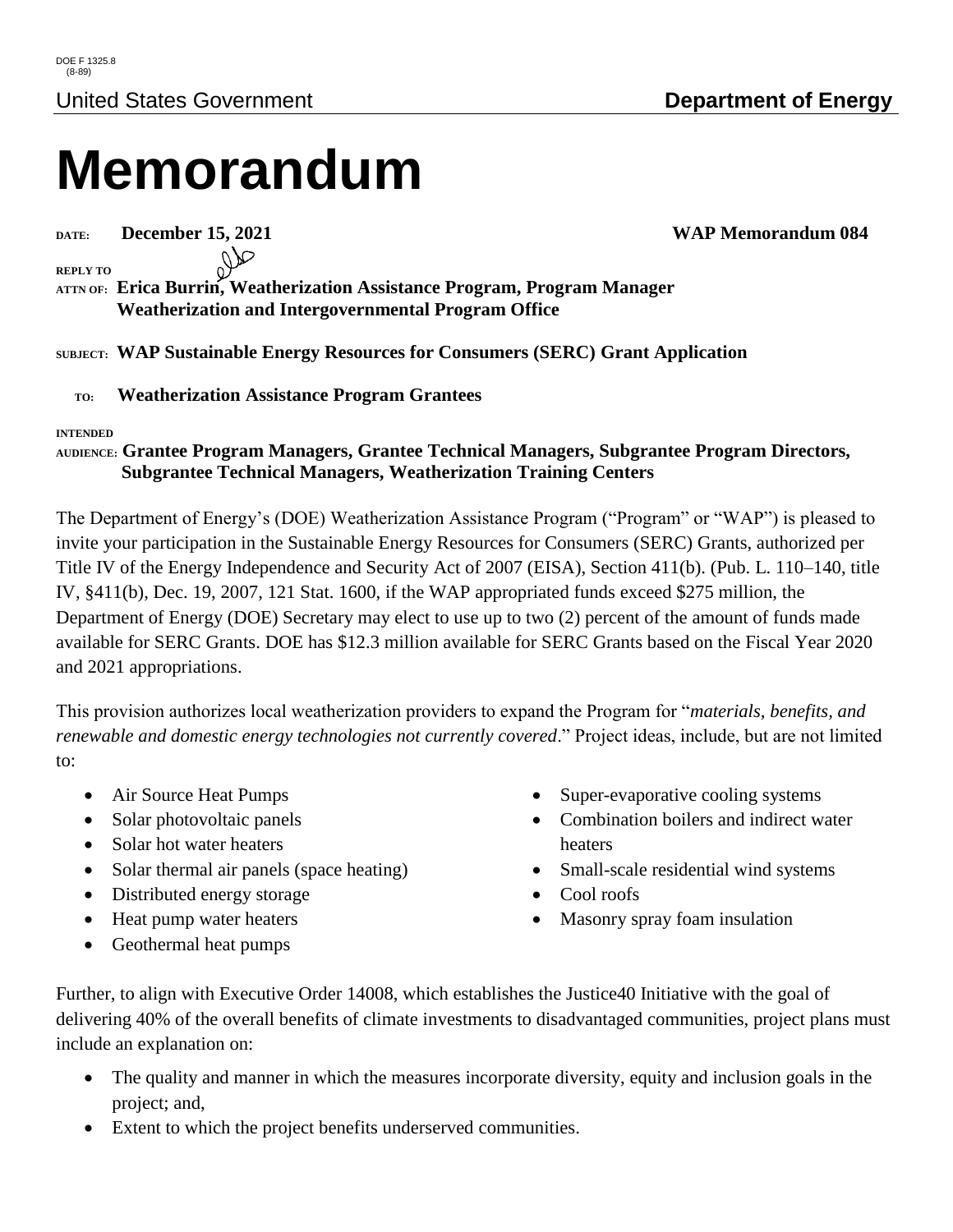DOE defines "underserved communities" as populations sharing a particular characteristic, as well as, geographic communities that have been systematically denied a full opportunity to participate in aspects of economic, social, and civic life, as exemplified by the list in the definition of "equity" (E.O. 13985).

As applicable to geographic communities, applicants can refer to economically distressed communities identified by the Internal Revenue Service as Qualified Opportunity Zones; communities identified as disadvantaged or underserved communities by their respective States; communities identified on the Index of Deep Disadvantage referenced at [https://news.umich.edu/new-index-ranks-americas-100-most-disadvantaged](https://news.umich.edu/new-index-ranks-americas-100-most-disadvantaged-communities/)[communities/;](https://news.umich.edu/new-index-ranks-americas-100-most-disadvantaged-communities/) and communities that otherwise meet the definition of "underserved communities" stated above.

DOE must comply with the National Environmental Policy Act (NEPA) prior to authorizing the use of Federal funds. DOE must also consider the effects on historic properties, pursuant to Section 106 of the National Historic Preservation Act (NHPA), as well as other regulations. To streamline these required reviews, DOE carries out each of these reviews under the umbrella of its NEPA review. The NEPA determination is the DOE record that documents the NEPA review. Grantees may be required to submit additional information for a NEPA review.

Grantees are required to attend a DOE led online training covering NEPA and Historic Preservation. The training will be available in early 2022 to entities involved with WAP projects including Grantees, Subgrantees and local weatherization providers to better understand NEPA, Historic Preservation, and how to complete reporting requirements for each. DOE Project Officers will notify Grantees when the training is available.

We hope that you, as a Grantee in the Program, will work with your local weatherization providers to submit your interest in a SERC Grant to DOE. This memorandum is your invitation to participate. **Responses to this memo are due to the Department on March 1, 2022, at 11:59 PM Eastern Time**. Please note that you are not required to participate in this grant - this is a voluntary activity.

Additional information is included on the following pages, as well as the format, timeframe and instructions for your response.

DOE will review the responses received and determine how funding will be allocated among the qualifying Grantees who submitted projects on behalf of their Subgrantees. The funding will be distributed to Grantees through Program Year 2022 grants. The Grantees will then distribute the funds to the qualifying local weatherization providers. DOE's WAP looks forward to working with you to implement these SERC grant projects.

If you have questions regarding the information in this Memorandum, please contact your DOE Project Officer.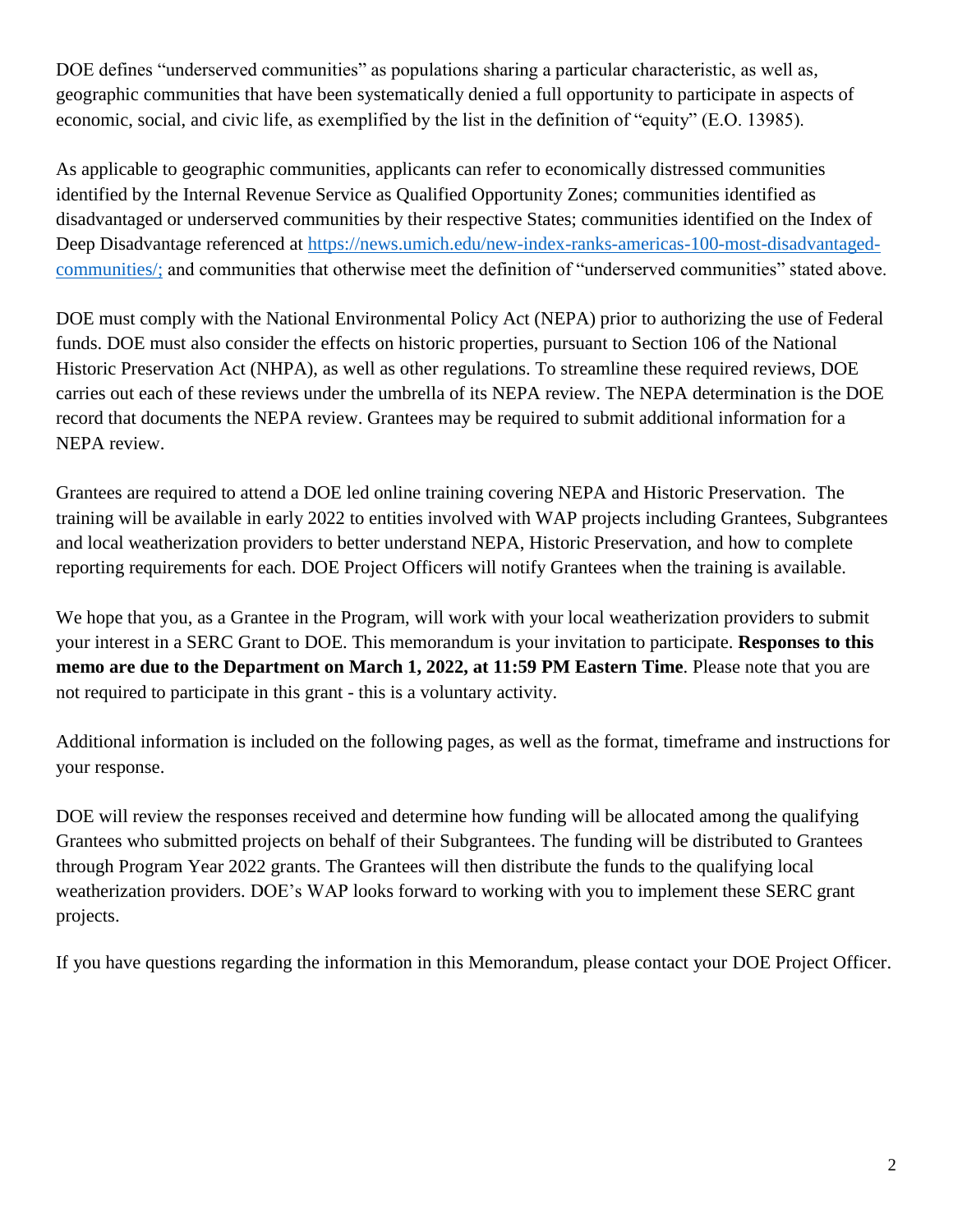#### **A. Overall Submission Requirements – SERC Grants**

**All responses must be provided as a Microsoft Word (.doc), 12-point font, 1-inch margins and singlespaced and attachment to an email. Only electronic responses will be accepted.**

**Each application must include:**

- **Preliminary review responses. The preliminary review responses must be in no more than 2 pages per question.**
- **Project Plan for the Secondary Review**
- **Letters of Commitment and/or Collaboration**

### **B. Preliminary Review**

**Each application must include responses to the following FIVE criteria statements to proceed to the Secondary Level of Review. Applications that do not meet the minimum criteria outlined in the first level of review above will not be evaluated further.**

**Note:** Any questions that you have should also be emailed to [WAPTA@doe.gov.](mailto:WAPTA@doe.gov)

#### **Initial Criteria Statements**

- 1) Please describe your previous program/project experience and ability to manage complex projects or multiple projects at a time (e.g., dealing with multiple funding sources, housing type(s), new technologies, and/or specific demographics).
- 2) Please describe how you will integrate diversity, equity and inclusion in the project (e.g., carried out in Empowerment or Opportunity Zones, targets diversifying workforce demographics, targets underserved markets, etc.).
- 3) Please provide the following information to verify the entities for the project have the capacity, technical expertise and resources to complete SERC projects.
	- a. Name of Grantee, Address of Grantee, and Name of Grantee's Weatherization Director
	- b. Certification that you, as a Grantee, can provide necessary oversight to have the ability to make decisions about local providers that are performing well. This certification is assured by the Grantee including the following text in their response:

*(Insert Grantee Name) certifies that:*

- [Grantee] is fulfilling the monitoring and inspection protocol as part of our approved annual state plan.
- Local quality control efforts are in place.
- At least 5% of the completed units in state or territory are inspected by Grantee staff during the course of the program year.
- Grantee's quarterly progress reports are acceptable and submitted in accordance with grant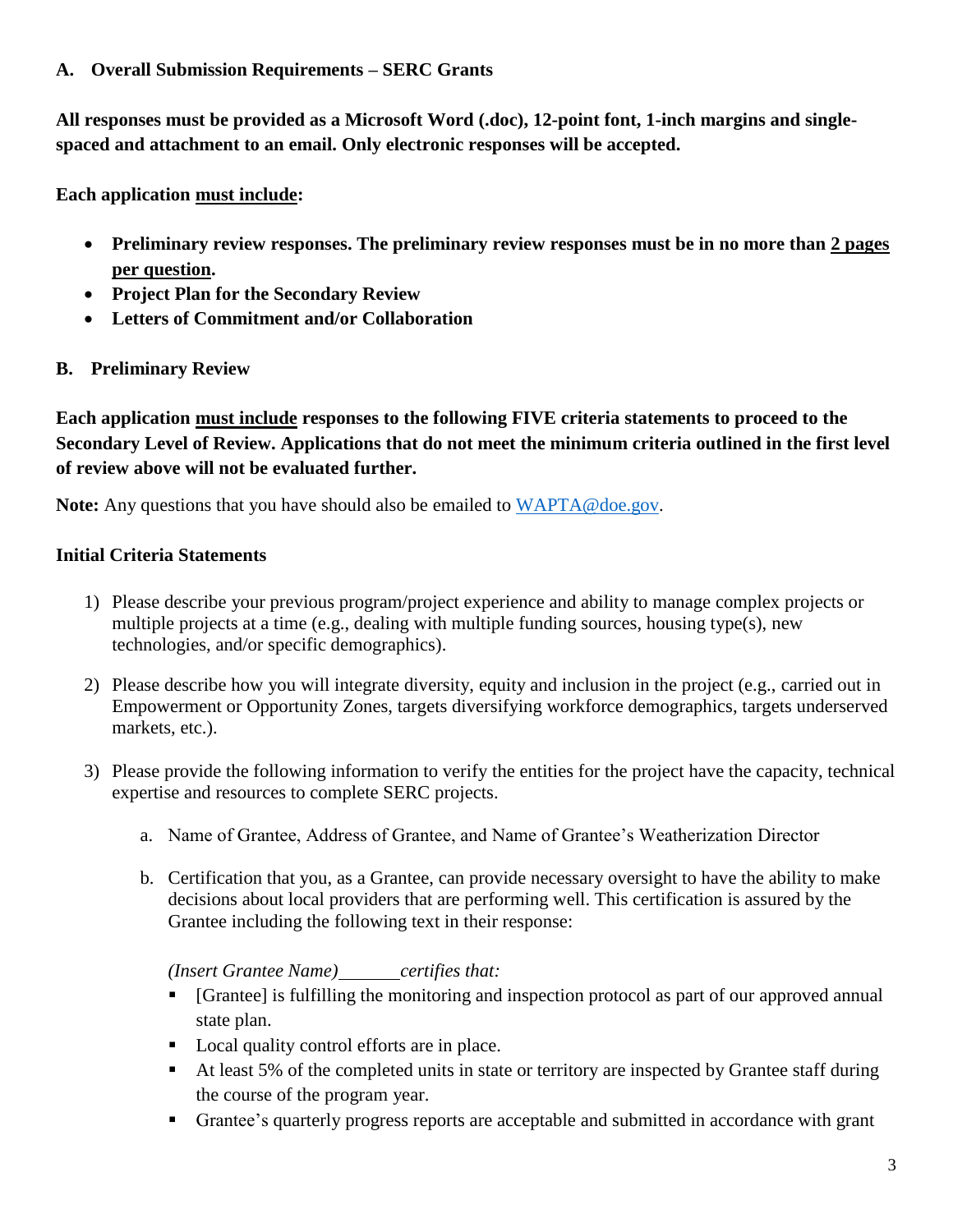requirements.

c. The list of local weatherization providers/Subgrantee(s) that the Grantee has certified are interested and capable of undertaking SERC projects and have historically met performance goals and resumed WAP operations safely since the onset of the pandemic.

Specifically, the local weatherization provider/Subgrantee's production and expenditures are equal to or in excess of established goals in Grantee's production plans, and **goals will continue to be met and exceeded if the pilot project is awarded**.

For each Subgrantee/local weatherization provider that the Grantee has certified, please include the following:

- Name of Subgrantee/local weatherization provider
- $\blacksquare$  Brief description of the SERC project(s) to be undertaken
- Requested funding levels for the described pilot project
- d. The Grantee shall provide certification that it will include the local provider's project(s) in the financial oversight of the Grantee's Weatherization program, as required by EISA Section 411(b)(1). Please include the following language in your Response:

*(Insert Grantee Name) certifies that, if funded by DOE, it will include the local providers' project(s) in the financial oversight of our Weatherization program.*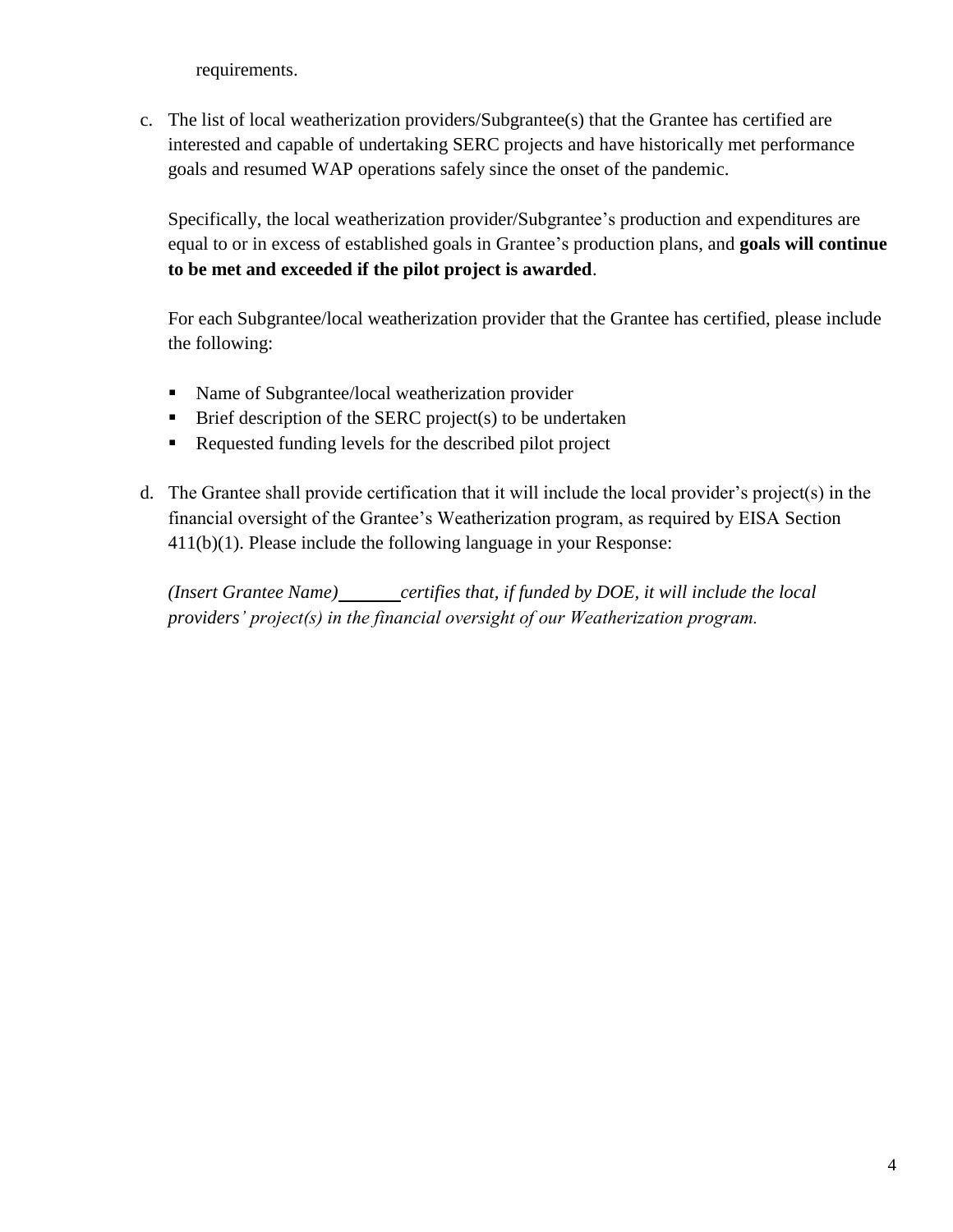#### **C. Secondary Review – SERC Project Plan**

Applications that meet the minimum criteria above will have their project plan reviewed and evaluated based on how the overall plan and scope incorporate the following required elements:

- Detail how your project(s) will address the SERC priorities, identified within EISA Section 411(b)(2):
	- o The expected effectiveness and benefits of the proposed project to low- and moderate-income energy consumers;
	- o The potential for replication of successful results;
	- o The impact on the health and safety and energy costs of consumers served; and
	- o The extent of partnerships with other public and private entities that contribute to the resources and implementation of the program, including financial partnerships.
- Detail how your project(s) are expanding the Program for materials, benefits, and renewable and domestic energy technologies not currently covered under the WAP. The WAP guidelines that define materials, benefits, and renewable energy systems that are currently covered by the Program are the following:

**Materials:** Generally, only those weatherization materials which are listed in Appendix A to the WAP regulations and which meet or exceed standards prescribed in Appendix A may be purchased with funds provided under WAP (see 10 CFR 440.21(b)). *See illustrative list of materials and technologies below.*

**Benefits:** Weatherization materials funded under WAP must meet a cost-effectiveness test as specified in 10 CFR 440.21(d).

**Renewable Energy Systems:** A renewable energy system for the purpose of WAP is limited under 10 CFR 440.21(c)(1).

**SERC funding is not to be used for Appendix A materials, benefits, and renewable and domestic energy technologies already covered by WAP funds.** For example, if a local provider is planning to use the SERC grant to install solar panels on homes they are weatherizing, the solar panels should be paid for with a SERC grant, but the base weatherization should be paid for with existing WAP funds.

SERC funds are not subject to the average cost caps for PY 2022 of \$8,009 per home and \$3,929 for renewable energy systems that apply to the standard Weatherization work and would not be considered when calculating dollar caps under WAP (the caps under [10 CFR 440.18](https://www.ecfr.gov/current/title-10/chapter-II/subchapter-D/part-440/section-440.18) apply only to funds provided under WAP).

The SERC funds may be used by local weatherization providers to implement this expansion on homes they are currently weatherizing or will weatherize. If a local provider proposes to implement SERC activities on homes previously weatherized, they may do so on homes that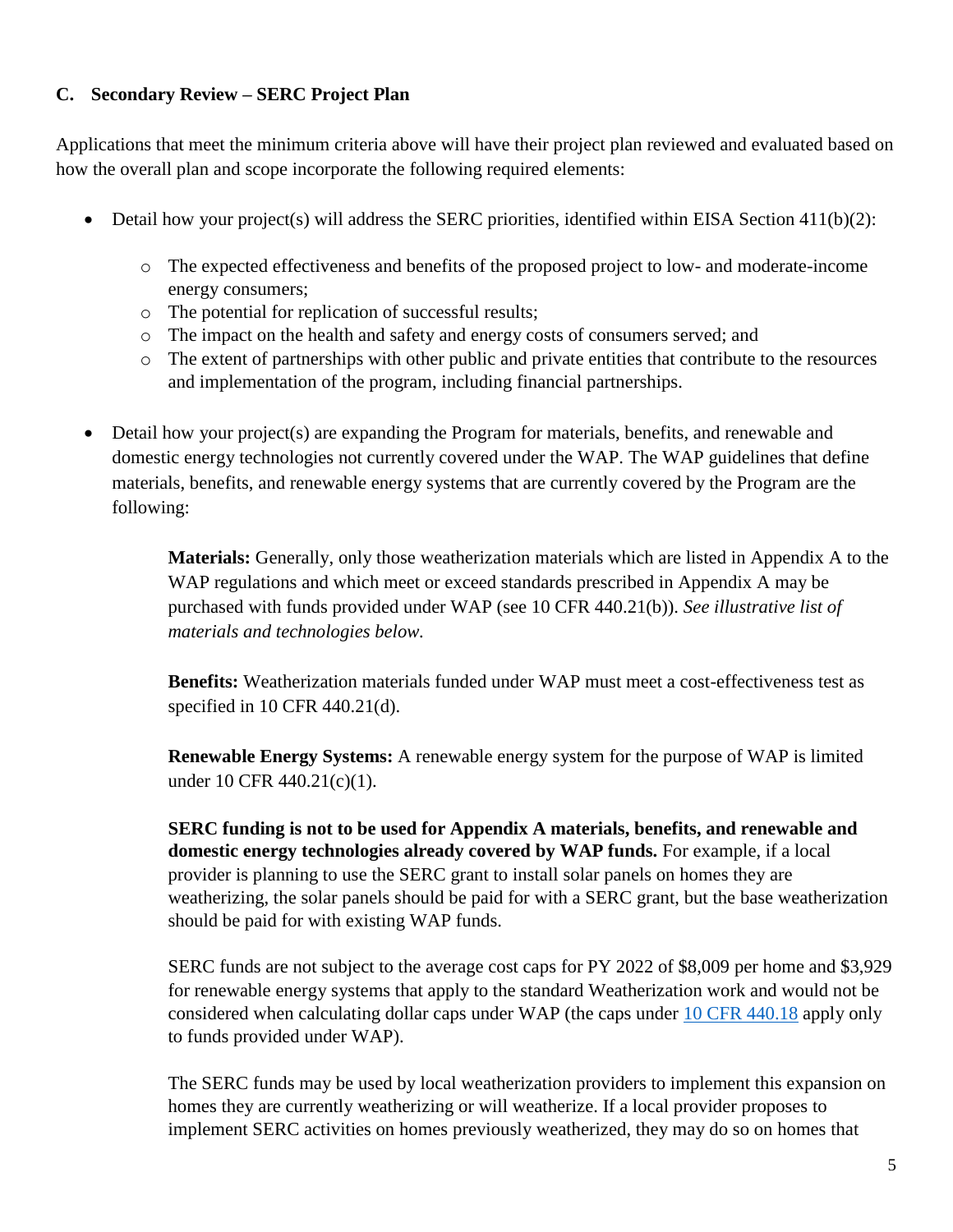were weatherized with non-DOE funds without DOE approval. If a local provider's project approach is to return to homes previously weatherized with WAP funding, it will need approval through the Grantee's DOE Project Officer.

SERC funds are not permitted to be spent for loans, revolving loan funds, property-assessed clean energy programs, or other financing activities. Section 411(b) allows for an expansion of the types of materials and benefits currently permitted under WAP, but does not include a change to the mechanism for funding those benefits.

Projects under SERC grants must account for the four priorities outlined in EISA Section 411(b)(2).

- **•** Demonstrates a focus on equitable accessibility and/or distribution of program allocations to disadvantaged communities;
- Includes clarity and specifics on how the project outcomes and metrics will be collected and measured;
- Identifies the potential positive impacts for the community to be served (e.g. increased energy savings, lower energy burden, create local job opportunities, etc.)
- Includes letters of commitment from partners (formed/accessed) in furthering this effort.

### **Illustrative List of Materials and Technologies to Expand the Program**

An illustrative list of materials and technologies meeting 411(b) includes, but is not limited to the following:

- Durable high-R enclosure system retrofits, including high-performance walls, foundations, windows, attic ventilation, attic and basement air sealing, and ceiling or cathedral roof insulation;
- High-performance space conditioning system retrofits, including air handler upgrades, ducts in conditioned space, ventilation, heating, solar ventilation pre-heat, cooling, and direct supply of combustion air, if needed;
- High-performance hot water systems, including condensing and solar hot water systems;
- Cool roof technologies;
- Integration with utility smart-grid pilots or implementations;
- Energy usage benchmarking with feedback, which could be
	- o In-home displays
	- o Increased on-line access to energy use information
	- o Reports or mailings
	- o Other means of transmitting this information;
- Community-Based Social Marketing (CBSM) and other behavioral approaches;
- Developing innovative buying cooperatives and bulk buying strategies to lower costs of materials;
- Onsite renewable energy technology that generates electricity from renewable resources, including the following which are generally categorically excluded under the National Environmental Policy Act (NEPA):
	- o Solar Electricity/Photovoltaic appropriately sized system or unit on existing rooftops and parking shade structures; or a 60 KW system or smaller unit installed on the ground within the boundaries of an existing facility.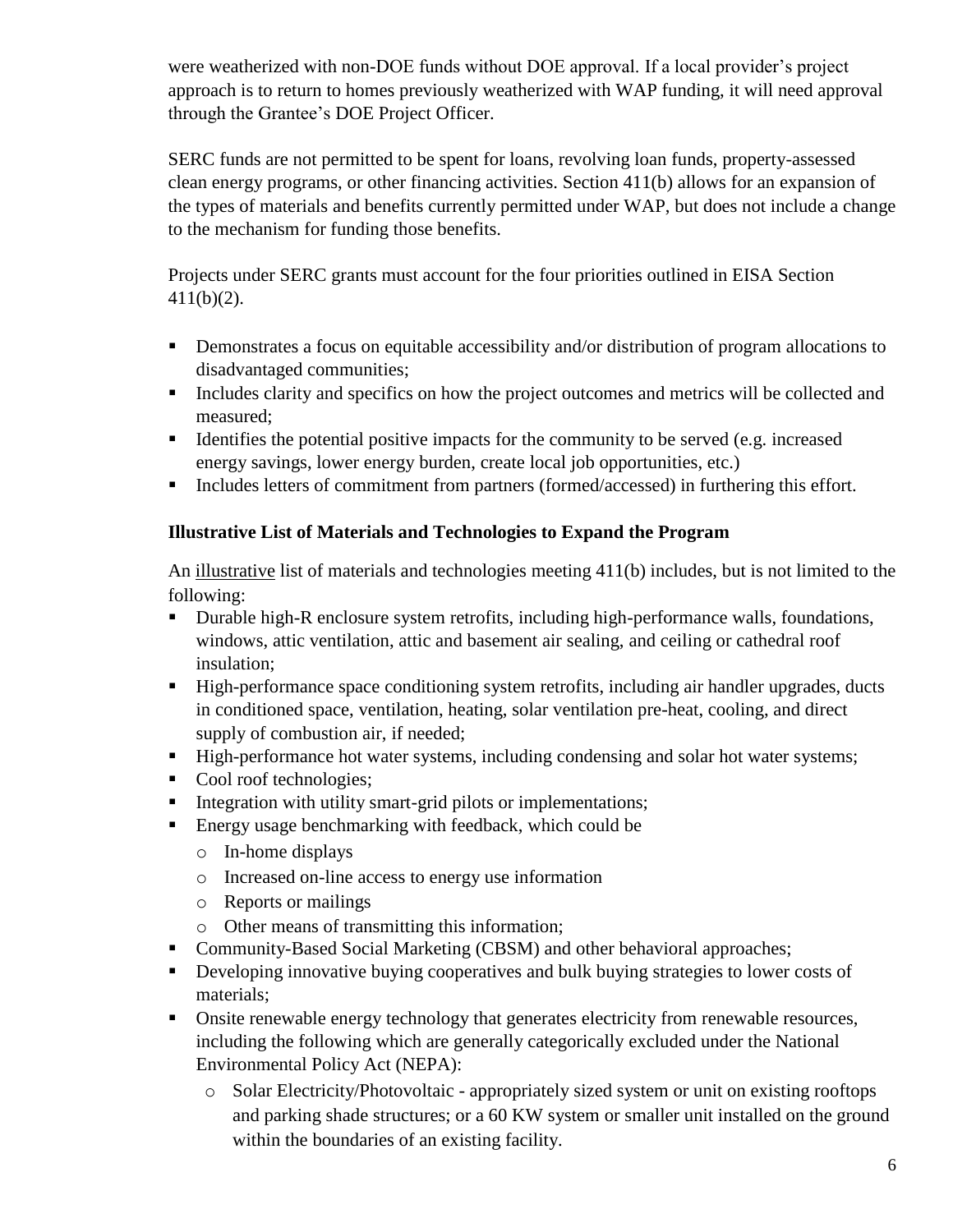- o Wind Turbine 20 KW or smaller.
- o Solar Thermal system must be 20 KW or smaller.
- o Solar Thermal Hot Water appropriately sized for residences or small commercial buildings.
- o Ground Source Heat Pump 5.5 tons of capacity or smaller, horizontal/vertical, ground, closed-loop system.
- o Combined Heat and Power System boilers sized appropriately for the buildings in which they are located.
- o Biomass Thermal 3 MMBTUs per hour or smaller system with appropriate Best Available Control Technologies (BACT) installed and operated.

Please review the project plan structure and required elements and ensure your responses adequately address the criteria identified above. Plans will be reviewed and scored based on the following mechanism:

- 1 Category is not satisfactorily addressed.
- 2 Category is addressed but lacks sufficient detail.
- 3 Category is well described and provides sufficient detail.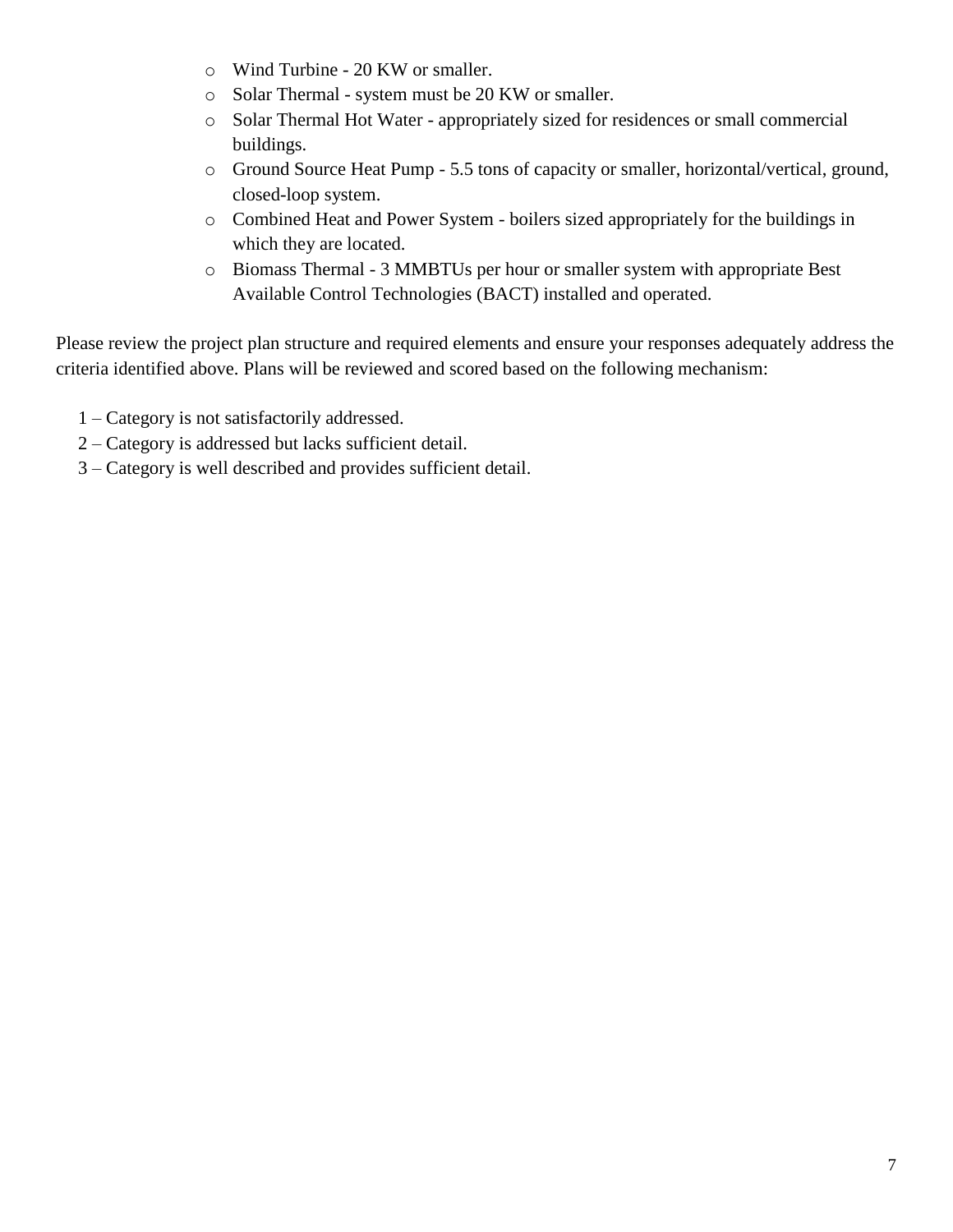## **SERC PROJECT PLAN STRUCTURE & SECTIONS**

| <b>SECTION</b>                   | <b>DESCRIPTION OF REQUIRED ELEMENTS</b>                                                  |
|----------------------------------|------------------------------------------------------------------------------------------|
| (PAGE LIMIT)                     |                                                                                          |
| <b>Cover Page (page limit 1)</b> | The cover page must include:                                                             |
|                                  | Project title,<br>$\bullet$                                                              |
|                                  | WAP Grantee point(s) of contact and local weatherization<br>٠                            |
|                                  | provider/Subgrantee(s) identified for SERC projects,                                     |
|                                  | Any statements regarding confidentiality.                                                |
| <b>Project Overview and</b>      | Provide a brief overview of each SERC project, including specifics on why                |
| Goals                            | the project(s) is/are a good candidate. Please include details such as:                  |
| (page limit 4)                   | Subgrantee<br>٠                                                                          |
|                                  | Subgrantee's point of contact                                                            |
|                                  | Location of project (urban, suburban or rural)<br>$\bullet$                              |
|                                  | Targeted buildings (single family, multifamily or manufactured<br>$\bullet$              |
|                                  | housing)                                                                                 |
|                                  | Demographics/population to be served<br>$\bullet$                                        |
|                                  | Specific Materials/technologies to be installed and why<br>$\bullet$                     |
|                                  | Specify any geographic or environmental factors (e.g., isolated                          |
|                                  | community, etc.)                                                                         |
|                                  | Goals (e.g., improve buildings, reduce energy costs, etc.)                               |
|                                  | <b>DOE Impact:</b> Discuss the impact DOE funding would have on the                      |
|                                  | proposed project. Applicants should specifically explain how DOE funding,                |
|                                  | relative to prior, current, or anticipated funding from other public and                 |
|                                  | private sources, is necessary to achieve the project objectives.                         |
| <b>Technical Description</b>     | The Technical Description and Impact section must contain the following                  |
| and Impact (page limit 6)        | information:                                                                             |
|                                  | <b>Feasibility:</b> Describe the technical feasibility of the proposed SERC<br>$\bullet$ |
|                                  | project(s) and the identified materials and/or technologies to be used                   |
|                                  | and capability of achieving the anticipated outcomes, including a                        |
|                                  | description of previous work done and prior results.                                     |
|                                  | Equity Impacts and Benefits: Identify the projected impacts and<br>$\bullet$             |
|                                  | benefits on the disadvantaged communities for each project,                              |
|                                  | including social and environmental impacts and how diversity,                            |
|                                  | equity, and inclusion objectives will be incorporated in the project.                    |
|                                  | Cost Savings: Identify what processes/calculations will be used to<br>$\bullet$          |
|                                  | determine the projected return on investment or payback, and any                         |
|                                  | non-energy benefits included in the calculation.                                         |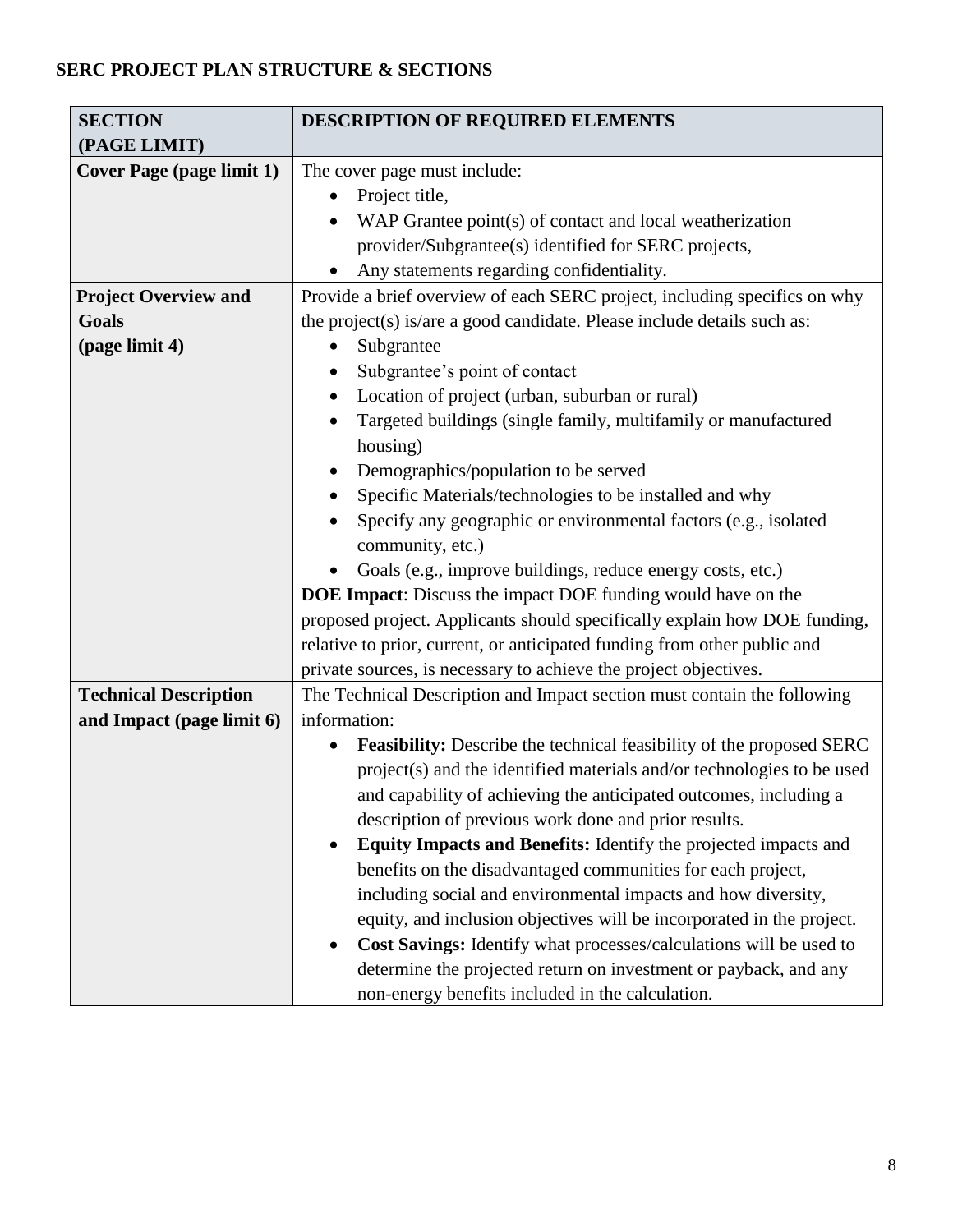| <b>Project Management</b><br>Workplan (page limit 8) | Provide a workplan with the following elements: Project Objectives, Tasks,<br>Milestones, and Project Schedule and Project Management plan.                                                                                                                                                                                                                                                                                                                                                                                                                                                                                                                                                                                                                                                                                                                                                                                                                                                                                                                                                                                                           |
|------------------------------------------------------|-------------------------------------------------------------------------------------------------------------------------------------------------------------------------------------------------------------------------------------------------------------------------------------------------------------------------------------------------------------------------------------------------------------------------------------------------------------------------------------------------------------------------------------------------------------------------------------------------------------------------------------------------------------------------------------------------------------------------------------------------------------------------------------------------------------------------------------------------------------------------------------------------------------------------------------------------------------------------------------------------------------------------------------------------------------------------------------------------------------------------------------------------------|
|                                                      | <b>Project Objectives:</b> Provide a clear and concise (high-level)<br>statement of the goals and objectives of the project as well as the<br>expected outcomes.<br><b>Tasks and Milestones:</b> For each project goal/objective, identify the<br>$\bullet$<br>specific tasks that need to be accomplished to achieve the objective<br>as well as milestones. Recommend organizing goals/objectives by<br>quarterly performance periods that are separated by discrete,<br>approximately annual milestones. The applicant should describe the<br>specific expected tasks and milestones of each performance period.<br>Project Management: Provide the project's proposed management<br>$\bullet$<br>plan, including the following:<br>The overall approach to and organization for managing the<br>$\circ$<br>work.<br>The roles of each project team and members.<br>$\circ$<br>Any critical handoffs/interdependencies among project team<br>$\circ$<br>members.<br>A description of how project changes will be handled<br>$\circ$<br>Quality Assurance/Control.<br>$\circ$<br>Communications strategy among the project team members.<br>$\circ$ |
| <b>Technical Qualifications</b>                      | The Technical Qualifications and Resources section should contain the                                                                                                                                                                                                                                                                                                                                                                                                                                                                                                                                                                                                                                                                                                                                                                                                                                                                                                                                                                                                                                                                                 |
| and Resources                                        | following information:                                                                                                                                                                                                                                                                                                                                                                                                                                                                                                                                                                                                                                                                                                                                                                                                                                                                                                                                                                                                                                                                                                                                |
| (page limit 6)                                       | Describe each Subgrantee/local weatherization provider's project<br>$\bullet$<br>team's unique qualifications and expertise to implement a SERC<br>project, including those of key team members.<br>The roles and the work to be performed by each organization.<br>$\circ$<br>Provide copies of letters of commitment or collaboration or any<br>$\circlearrowright$<br>agreements or contracts in place between organizations.<br>Describe the time commitment of the key team members to support<br>the SERC project(s).<br>Describe the project team's existing and leveraged resources that<br>will facilitate the successful completion of the SERC project(s);<br>include a justification of any new equipment requested as part of the<br>project.<br>This section should also include relevant, previous work efforts,<br>demonstrated innovations, and how these enable Subgrantee to<br>achieve the project objectives.                                                                                                                                                                                                                    |